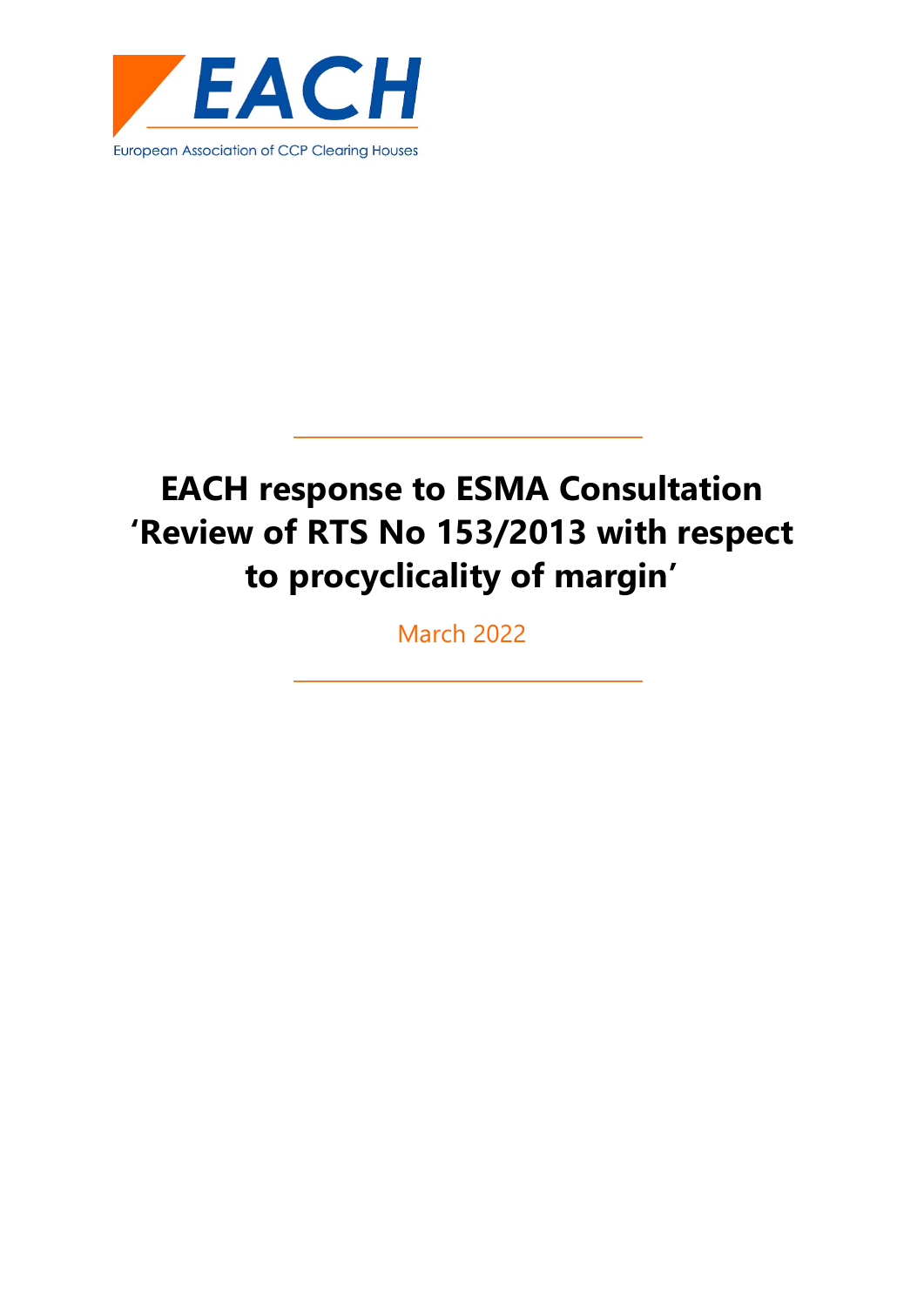# 1. Introduction

The European Association of CCP Clearing Houses (EACH) represents the interests of Central Counterparties (CCPs) in Europe since 1992. CCPs are financial market infrastructures that significantly contribute to safer, more efficient and transparent global financial markets. EACH currently has 18 members from 14 different European countries. EACH is registered in the European Union Transparency Register with number 36897011311-96.

EACH appreciates the opportunity to provide feedback to the ESMA consultation 'Review of RTS No [1](#page-1-0)53/2013 with respect to procyclicality of margin'<sup>1</sup> (hereinafter "The consultation" or "The consultation paper").

As summary of the ideas included in this response can be found below:

- **Timing of the consultation** EACH respectfully questions whether this is the right moment to consult on Anti-procyclicality (APC) at European level, given that the EMIR APC measures appear to have worked well during recent market stresses, the work at international level on this subject is still ongoing and the ongoing market volatility resulting from the geopolitical events in Europe is making CCPs focus more than ever on their crucial risk management functions.
- **Different reactions of margin models to COVID-19 market stress** We believe that CCPs' margin models may indeed react differently to market stresses because risk appetites vary depending on the CCP and thus the APC policies and procedures will vary by CCP. Different CCPs require the flexibility to adapt their margins to their respective situations. EACH would caution against any trend for CCPs to apply a single or centralised margin model, which a full harmonisation of risk policies and procedures leads to.
- **Regular assessment and reviews of APC measures, Quantitative metrics to measure procyclicality and Application of APC margin measures to all material risk factors** (**Consultation Sections 4.1, 4.2 and 4.3**) – While EACH general agrees with the proposals made by ESMA in these sections, we have made some suggestions to remove what we understand is unnecessary granularity in the draft RTS.
- **APC EMIR tool #1 Margin buffer under Article 28(1)(a) of the RTS (Consultation Section 5.1)** – EACH generally agree with the proposals made by ESMA. We however question the need for CCPs to justify/regularly check the appropriateness of their choice to assess if a higher (more conservative) buffer would be needed.
- **APC EMIR tool #2 25 % weight to stressed observations under Article 28(1)(b) of the RTS – Consultation section 5.2** – EACH disagrees with the requirement for CCPs to have to consider potential future scenarios identified under Article 30(2)(b) as CCPs consider this unjustified and unnecessary additional work. We would also suggest aligning the review process with the one included in EMIR Article 31 to avoid an unnecessarily burdensome too frequent revision. We would also stress the potential for some of the changes to indirectly lead to higher confidence intervals and therefore

<span id="page-1-0"></span><sup>1</sup> https://www.esma.europa.eu/sites/default/files/esma91-372-

<sup>1975</sup>\_consultation\_paper\_on\_review\_of\_emir\_rts\_on\_apc\_margin\_measures.pdf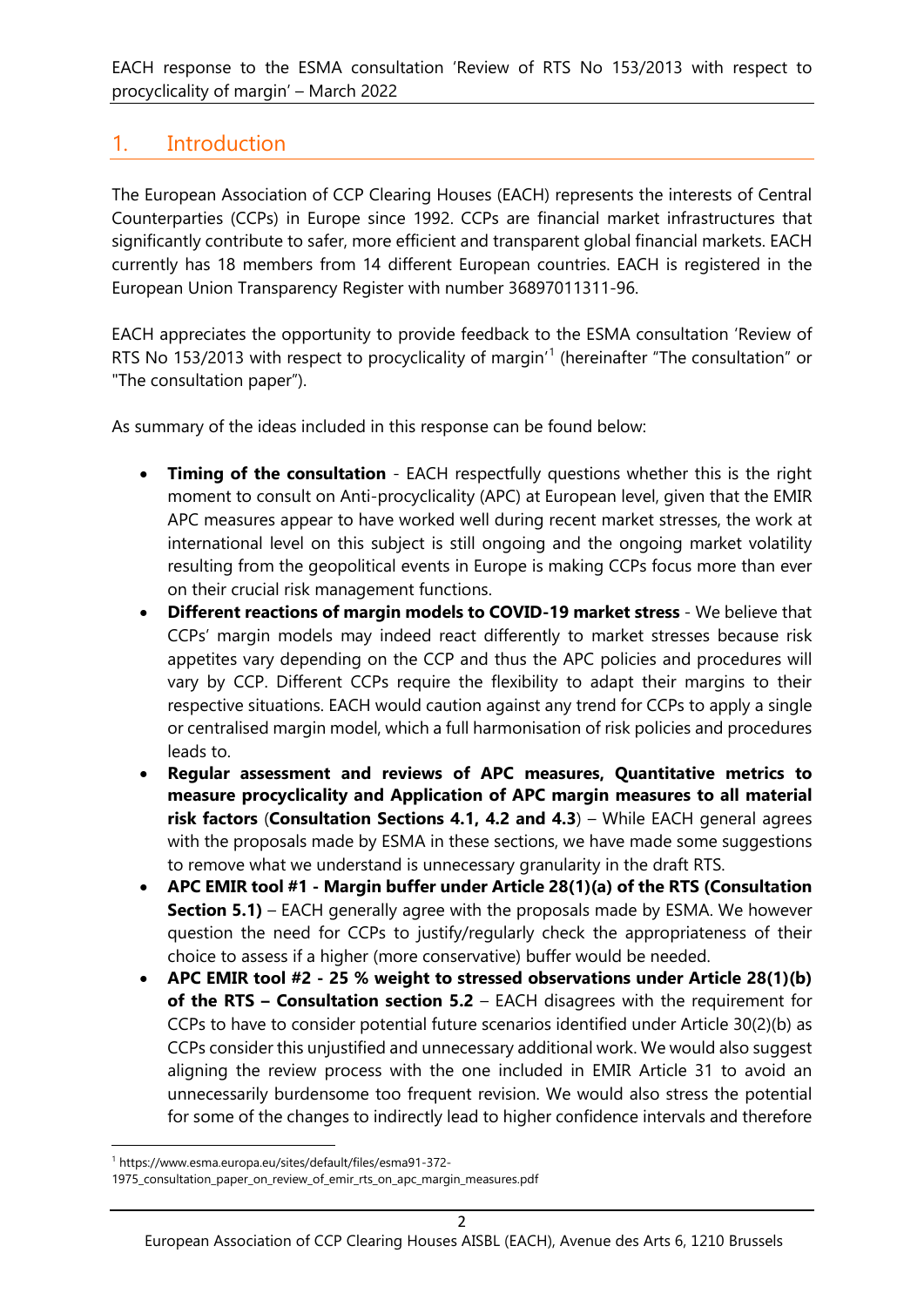suggest ESMA to reconsider these. We would finally call for ESMA to consider an implementation period for this RTS, given that the new approach suggested by ESMA may differ significantly from CCPs' current practices and the number of changes suggested by ESMA in the draft RTS would trigger several governance procedures such as model validation and approval of risk committees

• **APC EMIR tool #3 - Margin floor under Article 28(1)(c) of the RTS (Consultation section 5.3)** - We respectfully consider that there are cases where ESMA's proposal to modify Article 28(1)(c) RTS would present difficulties for CCPs in practice. We consider that the proposal is very prescriptive in terms of the three simultaneous conditions to be met: (1) 10 years; (2) stress events and (3) no scaling. We also consider that the proposed wording does not recognise the CCP internal standards and controls around APC, which would flag if indeed more belt and braces would be required for a 10-years lookback model.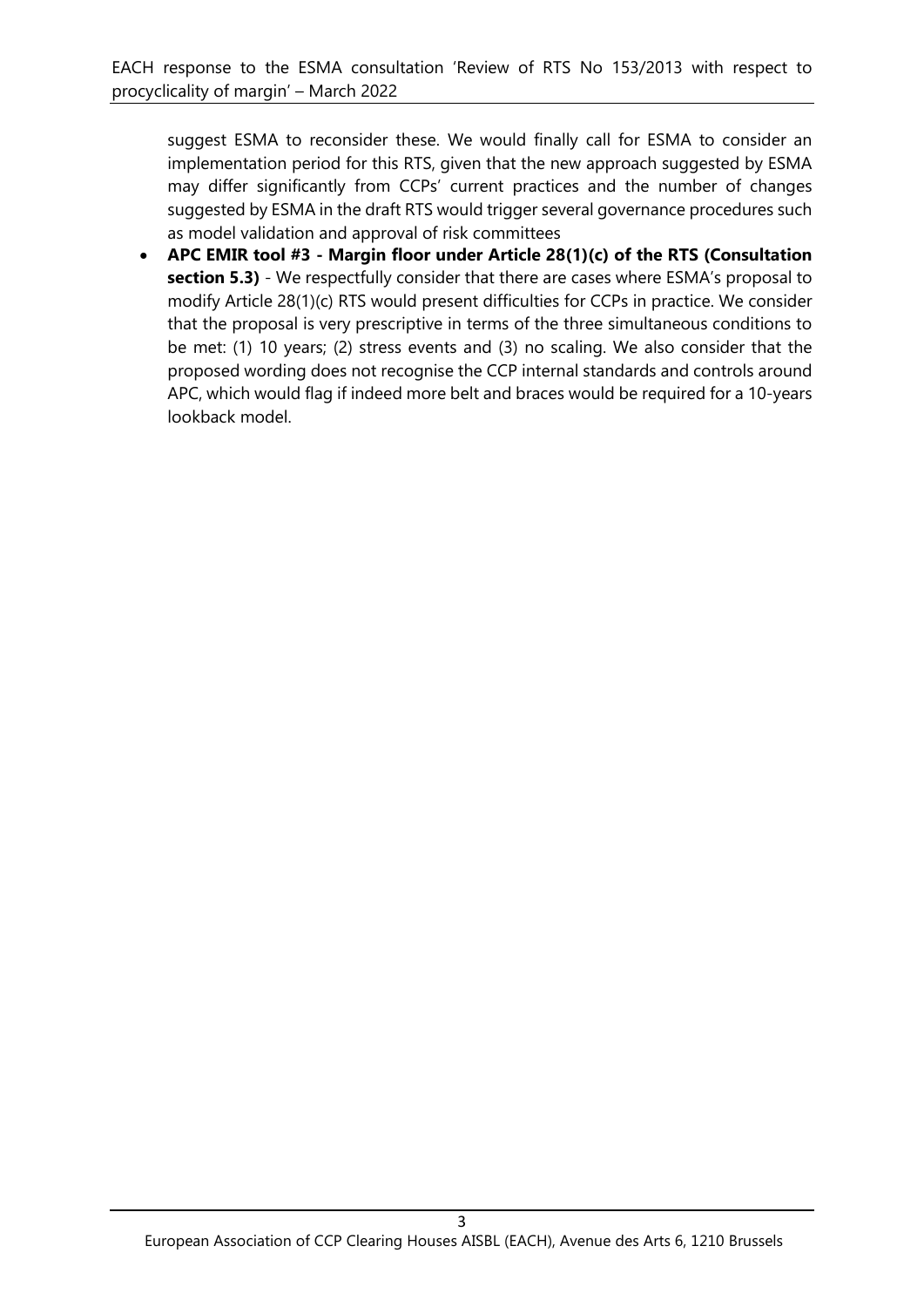# 3. General feedback

In addition to answering ESMA's consultation questions which we do in the subsequent sections of this response, EACH would like to provide some general feedback on the consultation:

- **Timing of the consultation**  EACH welcomes the opportunity to discuss APC measures, this being a crucial subject in the interest of all financial market participants and useful tool for CCPs to address margin volatility. However, regarding the overall timing of this consultation, EACH questions whether this is the right moment to consult on APC at European level, given that the EMIR APC measures appear to have worked well<sup>[2](#page-3-0)</sup>, the work at international level on this subject is still ongoing as noted in the ESMA consultation on paragraphs 24 onwards and the ongoing market volatility resulting from the geopolitical events in Europe is making CCPs focus more than ever on their crucial risk management functions. EACH understands and welcomes ESMA's objective of not 'adding new requirements on EU CCPs which could lead to inconsistent or potentially duplicative rules should new standards be developed at the international level' as per paragraph 26 of the consultation paper. However, EACH believes that a timeline that better considers the ongoing international work would promote a more fruitful review of APC measures and would also avoid the risk of a disconnect between European and International approaches.
- **Different reactions of margin models to COVID-19 market stress** EACH notes that paragraph 14 of the consultation paper as well as recital 5 of the draft RTS refer to CCP margin models having reacted differently to the COVID-19 market stress, with some 'models performing in a more procyclical manner than others'.

We believe that CCPs' margin models may indeed react differently to market stresses because risk appetites vary depending on the CCP and thus the APC policies and procedures will vary by CCP. Different CCPs require the flexibility to adapt their margins to their respective situations. This extends to intra-group variability, with some CCPs being part of the same group but serving different markets and thereby having different margin requirements.

While ESMA has informally referred to the views of some stakeholders stressing that 'similar' CCP margin models reacted 'differently' to the COVID-19 market stress<sup>[3](#page-3-1)</sup>, we note that some of the evidence provided is at a relatively high level. First, we would like to highlight that the comparison of initial margin (IM) charges per unit of risk is run for different CCPs and different products. Furthermore, it is not clear how in those papers 'similarity' of margin models is defined neither how to assess 'similarity' of the models' reaction. EACH Members do not see the evidence in the cleared space to support the issue being raised here. Furthermore, a major buy-side firm noted in the

<span id="page-3-0"></span><sup>2</sup> www.eachccp.eu%2Fwp-content%2Fuploads%2F2021%2F06%2FEACH-Paper-CCP-resilience-during-the-COVID-19-Market-Stress-June-2021.pdf

<span id="page-3-1"></span><sup>&</sup>lt;sup>3</sup> e.g. https://www.fia.org/sites/default/files/2020-10/FIA\_WP\_Procyclicality\_CCP%20Margin%20Requirements.pdf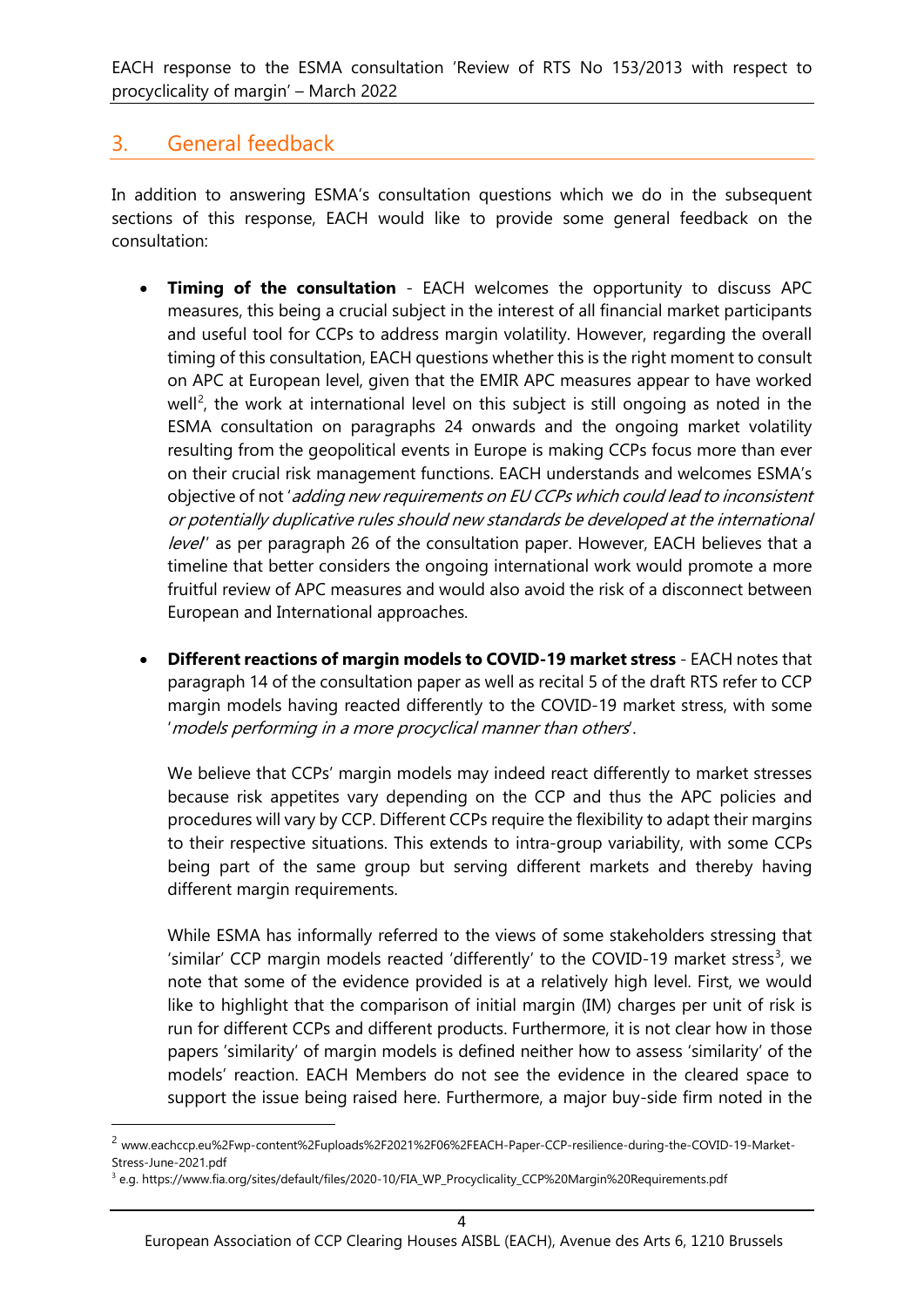ESMA open hearing on APC on March  $17<sup>th</sup>$  2022 that the impact of the COVID-19 market stress was smaller in Europe than in other jurisdictions thanks to the existing EMIR APC measures. We also note that margin model reaction takes into account both margin and APC, so it would be questionable to conclude that any model reaction may be due to issues with the APC component. As such, EACH would welcome a more detailed explanation of ESMA's reasoning behind this statement, given their wider view of the markets. Additionally, we would welcome ESMA's explanation as to how their solution proposed in the form of this draft RTS will solve this apparent issue.

EACH would caution against any trend for CCPs to apply a single or centralised margin model, which a full harmonisation of risk policies and procedures leads to. This is counterproductive to good risk management if we consider the above point that CCPs require flexibility due to varying risk appetites.

Based on the above, we suggest ESMA to delete the references to CCPs margin models performing differently in recital 5 of the draft RTS or alternatively clarifying what the exact issue is in case the draft text in the consultation requires additional explanation.

# 2. EACH answers to ESMA questions listed in Annex 1

### Regular assessment and reviews of APC measures – Consultation Section 4.1

#### **Question 1: Do you agree that CCPs should be able to explain and justify their APC tool choices?**

EACH Members agree that CCPs should be able to explain and justify their APC tool choices. We would however strongly suggest that the analysis is limited to the tool(s) chosen and does not lead to some analysis of the three tools when only one or two are considered. In this line we would suggest clarifying the wording of the RTS accordingly, and in particular the following two paragraphs which could potentially lead to confusion:

- Article 28(a)(d) "the frequency at which it conducts the assessment with respect to the choice between the options mitigating the potential procyclical…" could read as if the CCP needs to justify the choice of APC tools relatively to the other two options.
- Article 28(a)(g) "the public disclosure of information on the functioning and performance of the CCP's choice between the options mitigating the potential procyclical effects of its margin revisions as provided for in Article 28(1)."

#### **Question 2: Do you agree that CCPs should define their own APC thresholds for margin changes based on their risk appetite/tolerance? Should the RTS explicitly require that CCPs seek the advice of the risk committee, when setting or reviewing its APC policies, including defining the risk appetite?**

EACH Members agree that CCPs should define their own APC thresholds for margin changes based on their risk appetite/tolerance. We appreciate ESMA's flexibility and acknowledgement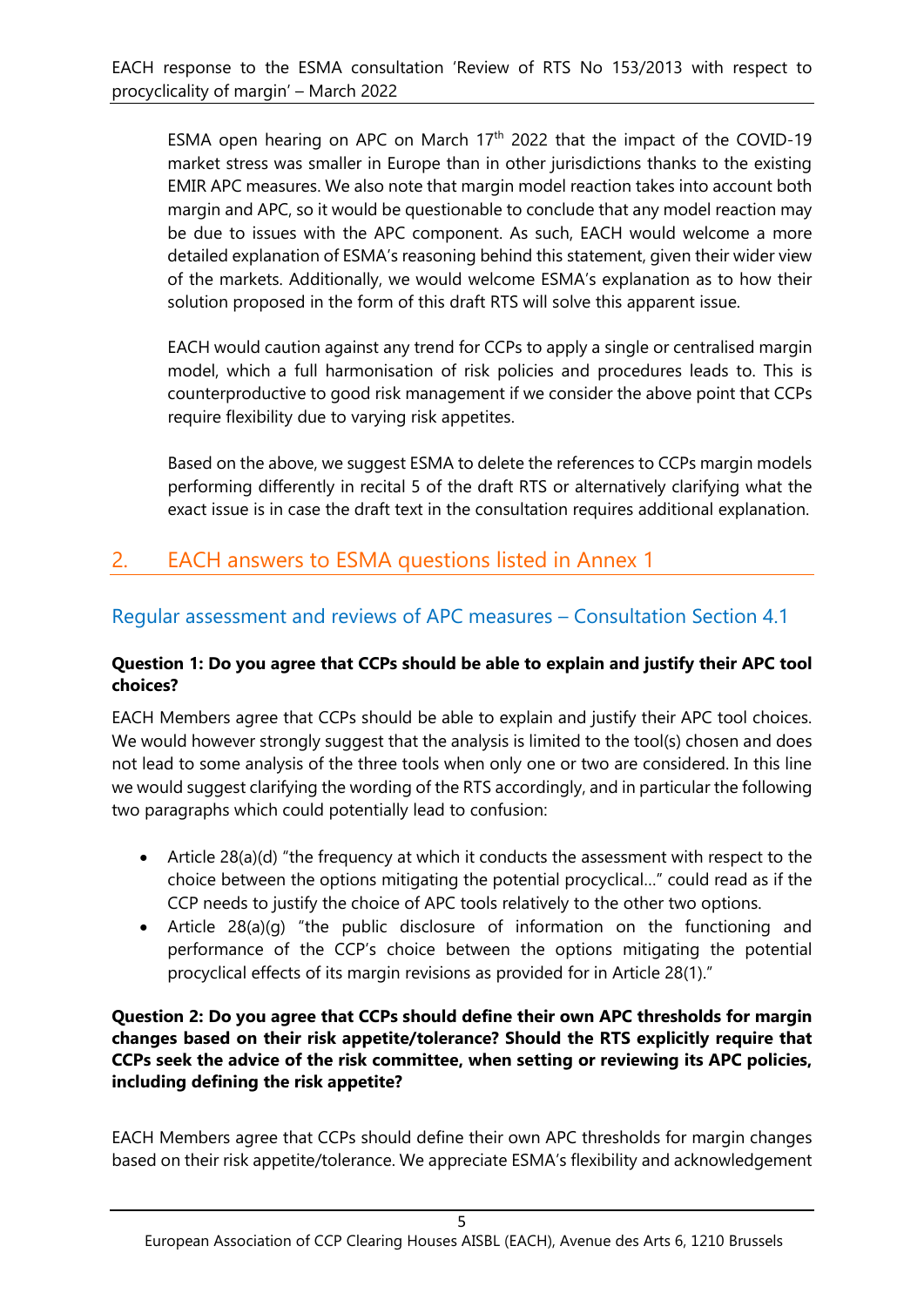that it would be very difficult to determine a common threshold which could be applied coherently across products cleared, risk models and APC tools and that the CCP is best placed to determine internal targets to examine the adequacy of its APC policy based on its own riskappetite, rather than by setting external thresholds.

We however question the inclusion of the reference to the risk appetite in the RTS Article 1(2)(b) and would rather refer to the APC thresholds set by the risk committees and Boards. We rather believe that CCPs have in place policies and procedures that define APC thresholds and its implementation. In case ESMA wants to make a higher-level reference than this one, we would suggest referring to risk 'tolerance' rather than risk 'appetite'.

#### **Question 3: Do you agree with ESMA's proposal to draft a new Article 28a? What other requirements should ESMA consider introducing in relation to the CCP APC policies and procedures?**

As per the above, EACH believes that the amendment to article 28 (a) of the draft RTS should be deleted.

While we agree with the intention of ESMA for CCPs to have APC policies and procedures that are reviewed at least on an annual basis, we consider that the RTS proposal is unnecessarily prescriptive. We would therefore suggest editing the RTS accordingly and deleting Article 28(a)(a).

## Quantitative metrics to measure procyclicality – Consultation Section 4.2

#### **Question 4: Do you agree with ESMA's proposed amendment to require CCPs to assess margins based on quantitative metrics in the context of procyclicality?**

While EACH generally agrees with this proposed amendment to require CCPs to assess margins based on quantitative metrics in the context of procyclicality, we disagree with the requirement for considering metrics that assess the 'long-term stability of margins over time and their conservativeness'. We consider that in the context of APC, considering the shortterm impact would be enough and a requirement to consider long-term impact is overly burdensome and unnecessary.

#### **Question 5: Do you agree with ESMA's proposal to introduce these three dimensions (i.e. stability, conservativeness and over-collateralisation)? Should these be mandatory or optional? How do these compare to the quantitative metrics that CCPs currently consider in practice??**

EACH agrees that the proposed three dimensions capture important aspects to consider when assessing procyclicality. However, they are neither exhaustive nor uniquely related to the risk appetite of the CCP.

We also note that while the stability dimension is particularly related to the concept of APC, the concepts of conservativeness and over-collateralisation may be considered in other contexts such as the level of coverage of IM models, for which there is a minimum regulatory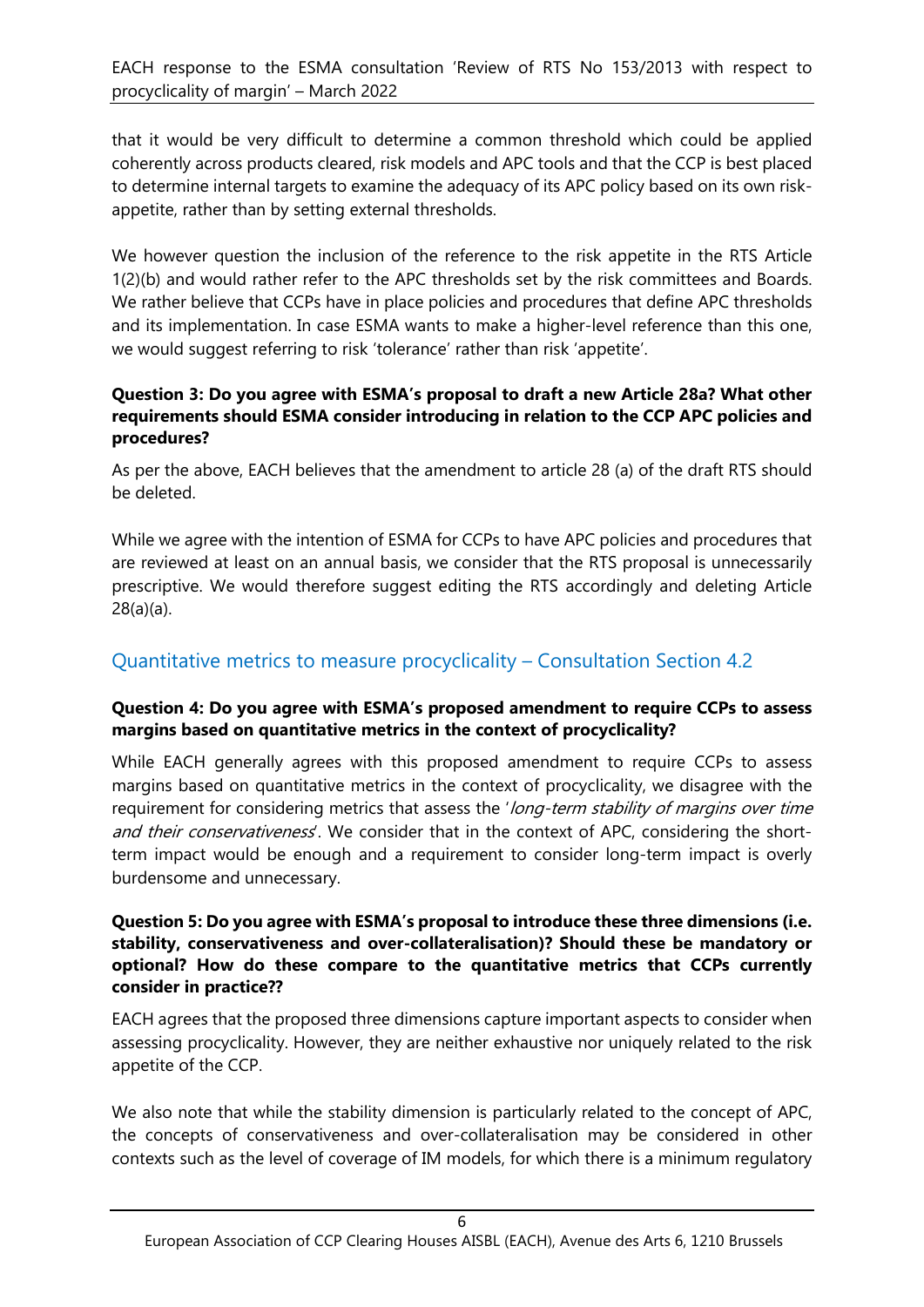requirement, and for which CCPs have the ability to set them according to the CCP's internal risk appetite.

We would therefore kindly suggest that the RTS clarify these are optional rather than compulsory.

#### **Question 6: Do you agree with ESMA's proposal to include in the RTS a requirement for CCPs which clear products whose price/yield can vary significantly to perform the assessment of the procyclicality of its margin model across different price/yield levels ?**

EACH supports this proposal given Article 28 (a)(2) of the consultation's draft RTS notes that CCPs "shall consider" performing this assessment rather than obliging them to do so. An obligation would represent an unnecessary, granular and prescriptive requirement, as such details should be set in the CCPs internal policies and procedures, and also given that not all products may need such assessment.

## Application of APC margin measures to all material risk factors – Consultation Section 4.3

#### **Question 7: Do you agree with ESMA's proposal to introduce into the RTS the requirement on CCPs to calculate APC margin requirements at all material risk factors?**

EACH is supportive of the proposal to introduce into the RTS the requirement for CCPs to calculate APC margin requirements for all material risk factors, as long it is up to the CCPs to define its material risk factors, which we understand is indeed the case due to the inclusion of the wording 'could include' in the draft RTS of amended Article 28 paragraph 2.

#### **Question 8: Do you agree with ESMA's proposal to consider the impact that the risk factor change will have on the margin, including for products with non-linear dependence on risk factors?**

See our answer to question 7.

#### **Question 9: Do you agree with ESMA's proposal on how to apply the APC options for different risk factors?**

See our answer to question 7.

## Margin buffer under Article 28(1)(a) of the RTS – Consultation Section 5.1

#### **Question 10: Do you agree with ESMA's proposal that CCPs using the APC tool under Article 28(1)(a) should develop policies and procedures detailing the use of the buffer and its replenishment as included in the draft RTS test? Are there other items that the procedures should consider in the RTS?**

EACH agrees that CCPs using the APC tool under Article 28(1)(a) should develop policies and procedures describing the use of the buffer and its replenishment as included in the draft RTS.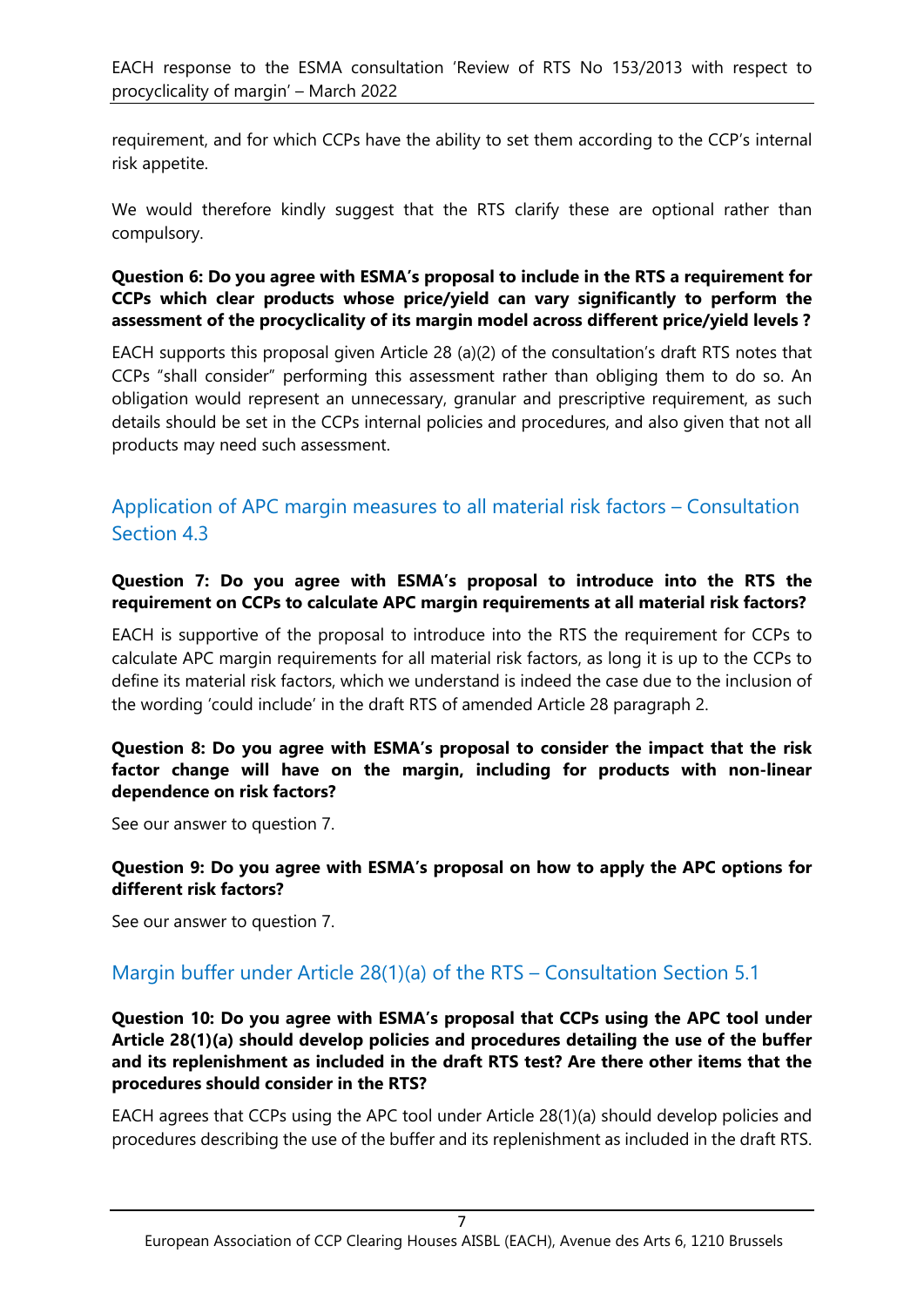This is already a best practice by CCPs in line with the ESMA APC Guidelines<sup>[4](#page-7-0)</sup>. To more clearly emphasise the allowed discretion discussed in question 11, EACH suggests replacing 'should' with 'should consider' in the text after the first sentence of the amended article 28 (1)(a). We do not consider there being other items that the procedures should consider in the RTS.

#### **Question 11: Do you agree that CCPs should set predefined thresholds but also be granted a degree of discretion when triggering the exhaustion of the margin buffer subject to appropriate governance arrangements?**

EACH agrees that CCPs should retain a degree of discretion and understand the overall reasoning behind setting predefined thresholds.

#### **Question 12: Do you agree with ESMA's proposal to set the minimum buffer to 25% while requiring CCPs to assess if a higher buffer would be needed and justify / regularly check the appropriateness of their choice?**

EACH agrees with ESMA's proposal to set the minimum buffer to 25%. We however question the need for CCPs to justify / regularly check the appropriateness of their choice to assess if a higher (more conservative) buffer would be needed. When compared to the existing requirements under EMIR Articles 24 to 27, we believe that the proposed requirement is too prescriptive. As an example under EMIR Article 24(3) of the EMIR RTS 153/2013, CCPs are required to 'inform its competent authority and its clearing members on the criteria considered to determine the percentage applied to the calculation of the margins for each class of financial instruments'. While we agree with a similar requirement for buffers higher than the minimum of 25%, we would question the need for a full and regular justification about the appropriateness of the CCP's choice, as this would lead to an even more conservative model in terms of risk management which we consider should not be subject to the related administrative burden. We would therefore suggest deleting such requirement from the RTS.

#### **Question 13: Are there cases where ESMA's proposal to modify Article 28(1)(a) RTS would present difficulties for CCPs in practice?**

Yes, as indicated in our response to Question 12, EACH questions the need for CCPs to justify/regularly check the appropriateness of their choice to assess if a higher (more conservatives) buffer would be needed. Under EMIR Article 24(3) of the EMIR RTS 153/2013, CCPs are required to 'inform its competent authority and its clearing members on the criteria considered to determine the percentage applied to the calculation of the margins for each class of financial instruments'. While we agree with a similar requirement for buffers higher than the minimum of 25%, we would question the need for a full and regular justification about the appropriateness of the CCP's choice, as this would lead to an even more conservative model in terms of risk management which we consider should not be subject to the related administrative burden. We would therefore suggest deleting such requirement from the RTS.

<span id="page-7-0"></span><sup>4</sup> ESMA 15/04/2019 | ESMA70-151-1496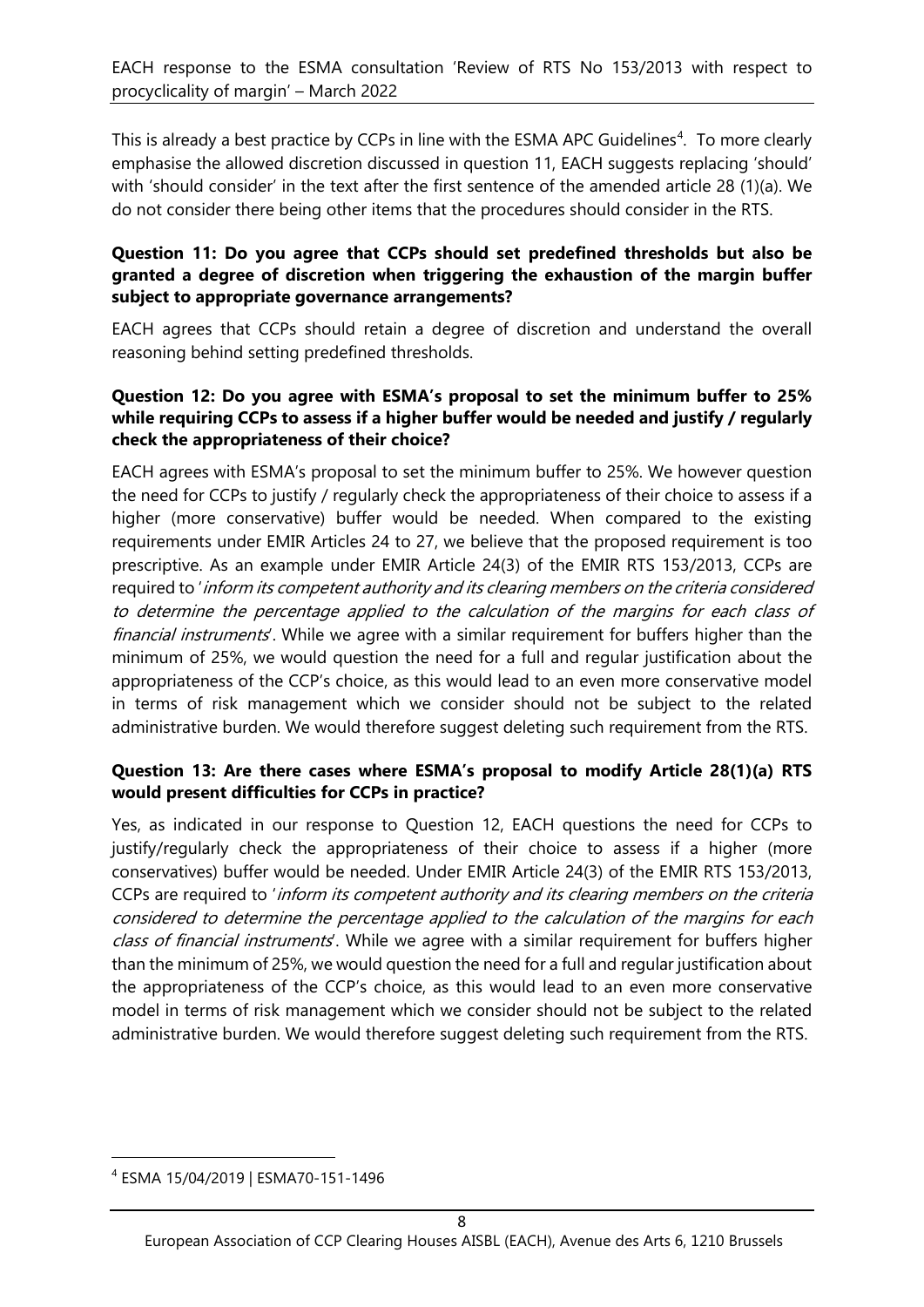EACH response to the ESMA consultation 'Review of RTS No 153/2013 with respect to procyclicality of margin' – March 2022

## 25 % weight to stressed observations under Article 28(1)(b) of the RTS – Consultation section 5.2

#### **Question 14: Do you agree that CCPs should consider the extreme market movements from the historical stress scenarios identified under Article 30 of the RTS?**

Yes, we agree that CCPs should consider the extreme market movements from the historical stress scenarios identified under Article 30 of the RTS.

#### **Question 15: Do you agree with ESMA's proposal that CCPs should also consider including the extreme market movements from the potential future stress scenarios identified under Article 30(2)(b)?**

CCPs generally consider that regarding potential future stress scenarios it would be more consistent to restrict the set of stress scenarios to historical ones and just overnight. In addition, theoretical scenarios are not easy to incorporate because they are subject to a methodology on their own. EACH disagrees with the requirement for CCPs to have to consider potential future scenarios identified under Article 30(2)(b) as CCPs consider this unjustified and unnecessary additional work. We of course agree that CCPs are not obliged to 'use' future scenarios and in addition respectfully reject the obligation to 'consider' them, given the unnecessary burden it represents.

We therefore suggest the removal of the amendment to article 28(1)(b) as per Article 1 (1)(a) of the DRAFT RTS amendment included in the ESMA consultation paper.

#### **Question 16: Do you agree to require that CCPs ensure the set of extreme market movements includes an adequate number of extreme market movements for all margined products, including the ones that could expose it to the greatest financial risks?**

While EACH Members agree with the requirement that CCPs ensure that the set of extreme market movements includes an adequate number of extreme market movements for those margined products that could expose it to the greatest financial risks, we kindly request clarification as to why the proposed text in paragraph b) of the draft RTS includes a requirement for considering all margined products as well as those that could expose it to the greatest financial risks, as we understand that the latter, and most relevant from our point of view are included in the former.

Our understanding is that a given extreme historical market movement could potentially be comprised in both the 'unadjusted' initial margin scenarios and the 'stress' initial margin scenarios. If a stress event has happened in the recent history that scenario could potentially be included both in the unadjusted margin and in the stress component; this would have potentially unwanted consequences of double counting

We would therefore suggest deleting the reference to all margined products in paragraph b) of the draft RTS while keeping the one to those margined products that could expose the CCP to the greatest financial risk.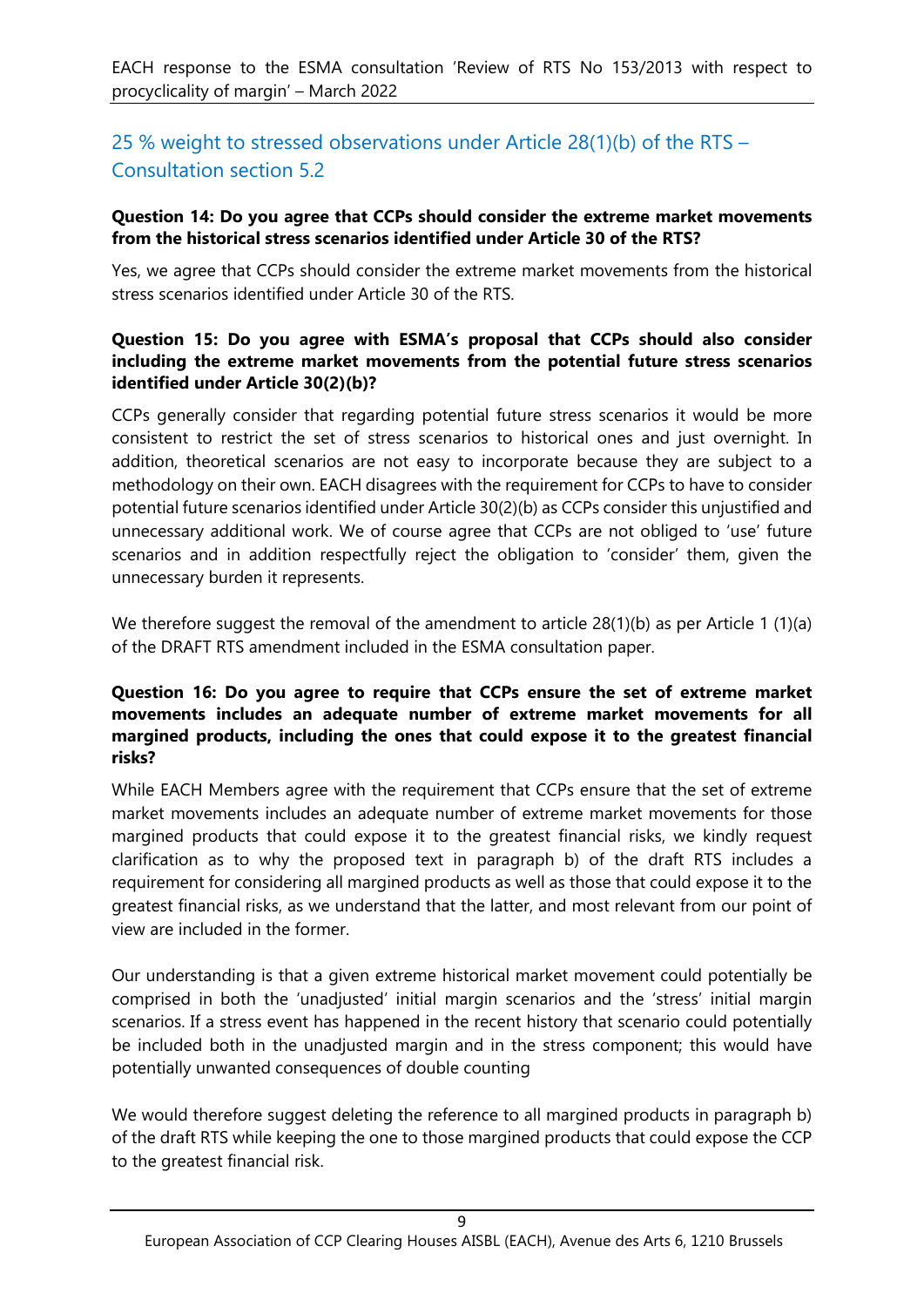#### **Question 17: Do you agree with ESMA's proposal not to include a specific time restriction on when CCPs should add new stress observations in the set of extreme market movements used for the purpose of the APC tool, but instead add a provision to consider reviewing more frequently taking into account the procyclical effects from such revision?**

Whilst this proposal gives CCPs flexibility with adding new stress observations during extreme market movements, a requirement for too frequent a revision of such an addition would unnecessarily increase the burden on CCPs.

We would rather suggest aligning the review process with the one included in Article 31 of the EMIR RTS 153/2013 and therefore replace the requirement in the draft RTS that states that 'The CCP shall consider reviewing the set of extreme market movements more frequently taking into account the procyclical effects from such revision.' with a requirement for the review process to be governed by the normal procedure under Article 31 of the EMIR RTS 153/2013.

#### **Question 18: Do you agree with ESMA's proposal that CCPs should calculate the stress margin using the same model and parameters in compliance with Articles 24, 26 and 27, except for the time horizon under Article 25?**

EACH would also like to highlight that this proposed change effectively leads to the use of higher confidence intervals and we do not encourage a change with such a consequence.

We would also kindly request ESMA to clarify its proposals regarding the number of 'stress' initial margin scenarios, in particular with regard to 'unadjusted' initial margin scenarios. Given the proposal of employing the same parameters, including confidence level, its impact is relevant in terms of different number of tail events.

Applying the same model and parameters for the stressed margin as for the unadjusted margin could have unwanted effects as for example instability of the stress component (e.g. a risk model based on 2,500 scenarios (IM 10Y) will be expected to be more stable than if applied to 100 (stress) scenarios.

In a similar manner to Article 28(a) and the necessary discretion when the buffer should be exhausted (see question 11), EACH suggests replacing 'should' with 'should consider' in the text after the first sentence draft RTS article 28 (1)(b)(4).

#### **Question 19: Do you agree that for the purpose of calculating the stress margin to be used for the calibration of the APC tool, CCPs should recompute the stress margin at least daily and shall avoid using scaling techniques that can affect the severity of observations or calculated stressed margin?**

In the context of the APC tool (b) and weight to stress losses, the recommendation not to scale the stress scenario seems reasonable, even if prescriptive. However, scaling techniques might have been used when defining some of the scenarios within the requirements of EMIR Article 30.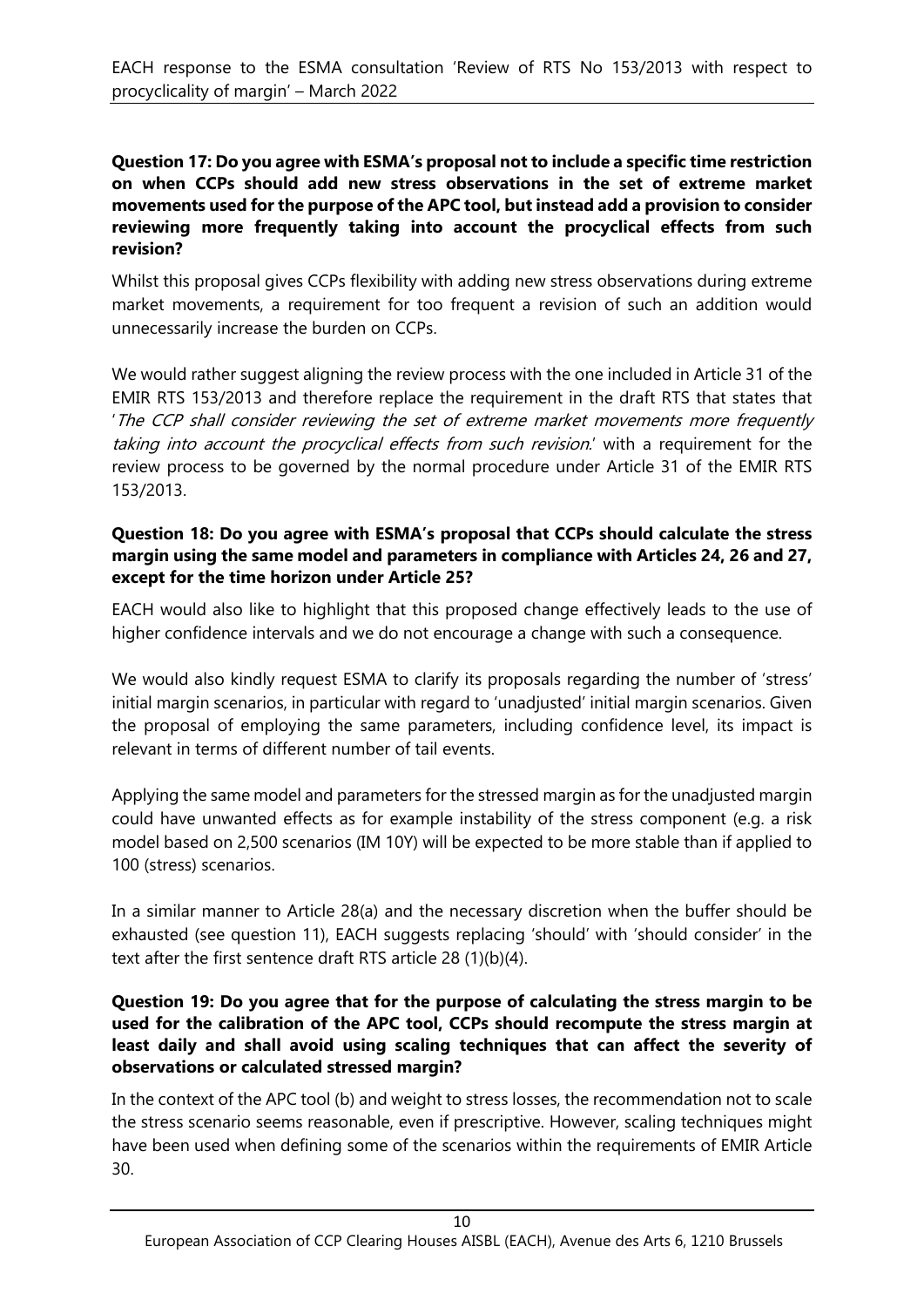We would kindly request ESMA to clarify that the recommendation to avoid scaling does not refer to scaling that might have been used at the point of defining a stress scenario; this would impact for example stress scenarios defined using scaling of historical event to define shocks plausible to present market levels.

#### **Question 20: Do you agree with ESMA's proposal to include the provision to allow CCPs to temporarily increase the weight that is applied to the unadjusted margin and equally reduce the weight applied to the stress margin? Should there be a time limit on this provision?**

No comments from EACH Members

#### **Question 21: Are there cases where ESMA's proposal to modify Article 28(1)(b) RTS would present difficulties for CCPs in practice?**

Given that the new approach suggested by ESMA may differ significantly from CCPs' current practices, EACH politely enquires whether an implementation period will be allowed by ESMA. The number of changes suggested by ESMA in the draft RTS would trigger several governance procedures such as model validation and approval of risk committees. In addition, all these changes may be subject to an EMIR Article 49 procedure and likely for across all EU-authorised and Tier-2 recognised CCPs at the same time, potentially creating a bottleneck of approvals. We would also therefore kindly ask ESMA to clarify whether the eventual changes derived from this new RTS will have to be subject to and EMIR Article 49 or could skip them given that the changes as triggered by an ESMA regulation.

## Margin floor under Article 28(1)(c) of the RTS – Consultation section 5.3

#### **Question 22: Do you agree with ESMA's proposal that the margin floor should include stress market movements in addition to the 10-year lookback period?**

While EACH agrees with the general objective of ESMA's proposal, we believe that the requirement for the margin floor to include stress market movements 'in addition' to the 10year lookback period should be optional rather than compulsory, given that the 10-year lookback may already include stress observations (e.g. COVID-19 market stress or recent energy prices). We would therefore suggest adapting paragraph c) of the draft RTS accordingly.

#### **Do you agree with the methodology used to identify these extreme market movements?**

See our response to Question 14.

#### **Question 23: Do you agree that the margin floor should be calculated in compliance with Articles 24, 26 and 27 of the RTS?**

Yes, EACH agrees with ESMA's proposal.

#### **Question 24: Do you agree that the margin floor should be recomputed at the same frequency than the baseline margin requirements?**